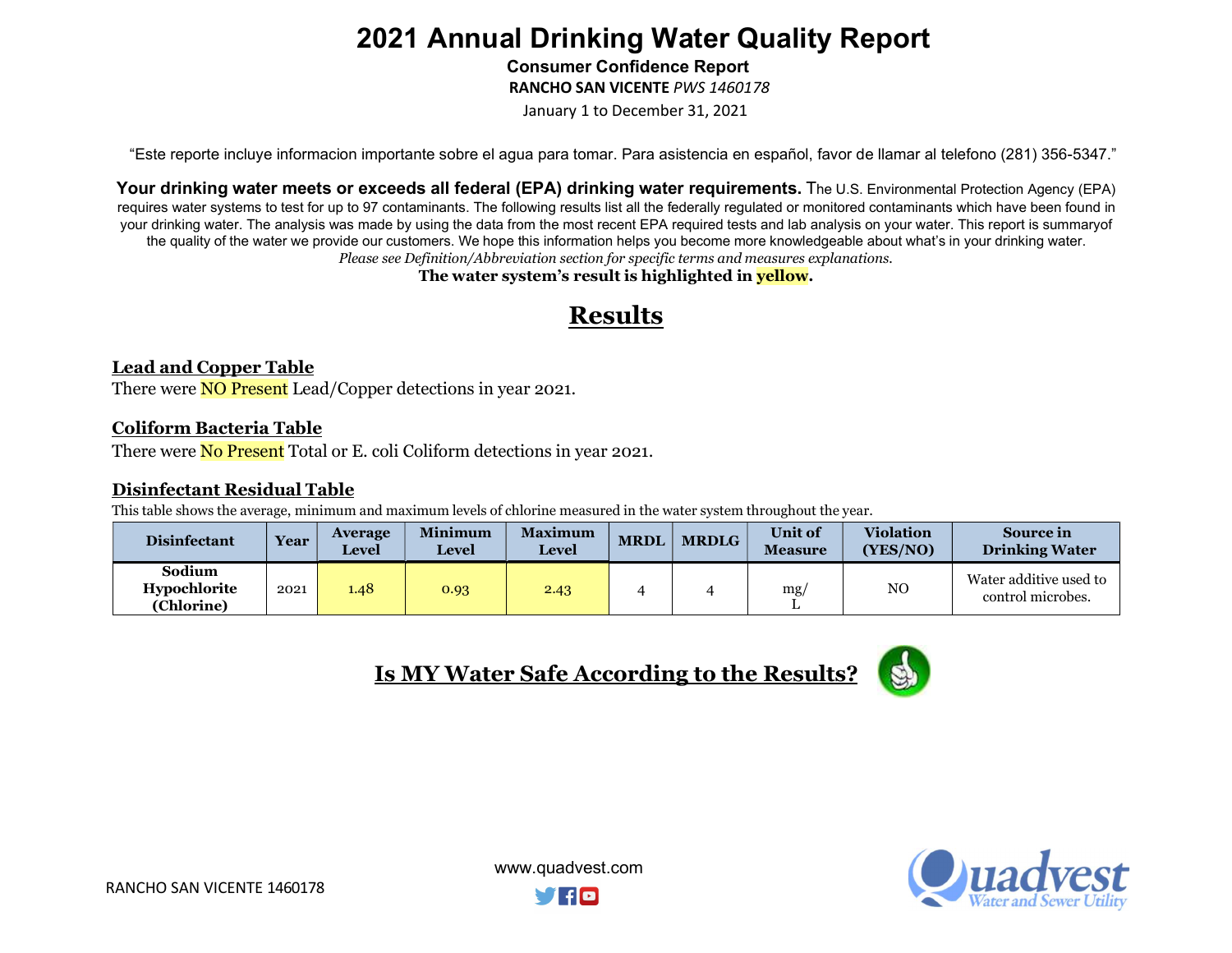### Consumer Confidence Report

RANCHO SAN VICENTE PWS 1460178

January 1 to December 31, 2021

## Violations

The Consumer Confidence Rule requires community water systems to prepare and provide to their customers annual consumer confidence reports on the quality of the water delivered by the systems.

| <b>Violation Type</b> | <b>Violation</b><br><b>Begin</b> | <b>Violation</b><br>End | <b>Violation Explanation</b>                                                                                                                                                                                                               |
|-----------------------|----------------------------------|-------------------------|--------------------------------------------------------------------------------------------------------------------------------------------------------------------------------------------------------------------------------------------|
| <b>CCR REPORT</b>     | 07/01/2019                       | 09/28/2021              | We failed to provide to you, our drinking water<br>customers, an annual report that informs you about<br>the quality of our drinking water and characterizes the<br>risks from exposure to contaminants detected in our<br>drinking water. |
| <b>CCR REPORT</b>     | 07/01/2020                       | 09/28/2021              | We failed to provide to you, our drinking water<br>customers, an annual report that informs you about<br>the quality of our drinking water and characterizes the<br>risks from exposure to contaminants detected in our<br>drinking water. |

## Public Notification Rule

The Public Notification Rule helps to ensure that consumers will always know if there is a problem with their drinking water. These notices immediately alert consumers if there is a serious problem with their drinking water (e.g., a boil water emergency).

| <b>Violation Type</b>                      | <b>Violation</b><br><b>Begin</b> | <b>Violation</b><br>End | <b>Violation Explanation</b>                                                                                                |
|--------------------------------------------|----------------------------------|-------------------------|-----------------------------------------------------------------------------------------------------------------------------|
| PUBLIC NOTICE RULE LINKED TO<br>VIOLATION) | 06/01/2018                       | 01/28/2022              | We failed to adequately notify you, our drinking water<br>consumers, about a violation of the drinking water<br>regulations |
| PUBLIC NOTICE RULE LINKED TO<br>VIOLATION) | 10/01/2020                       | 01/28/2022              | We failed to adequately notify you, our drinking water<br>consumers, about a violation of the drinking water<br>regulations |



www.quadvest.com

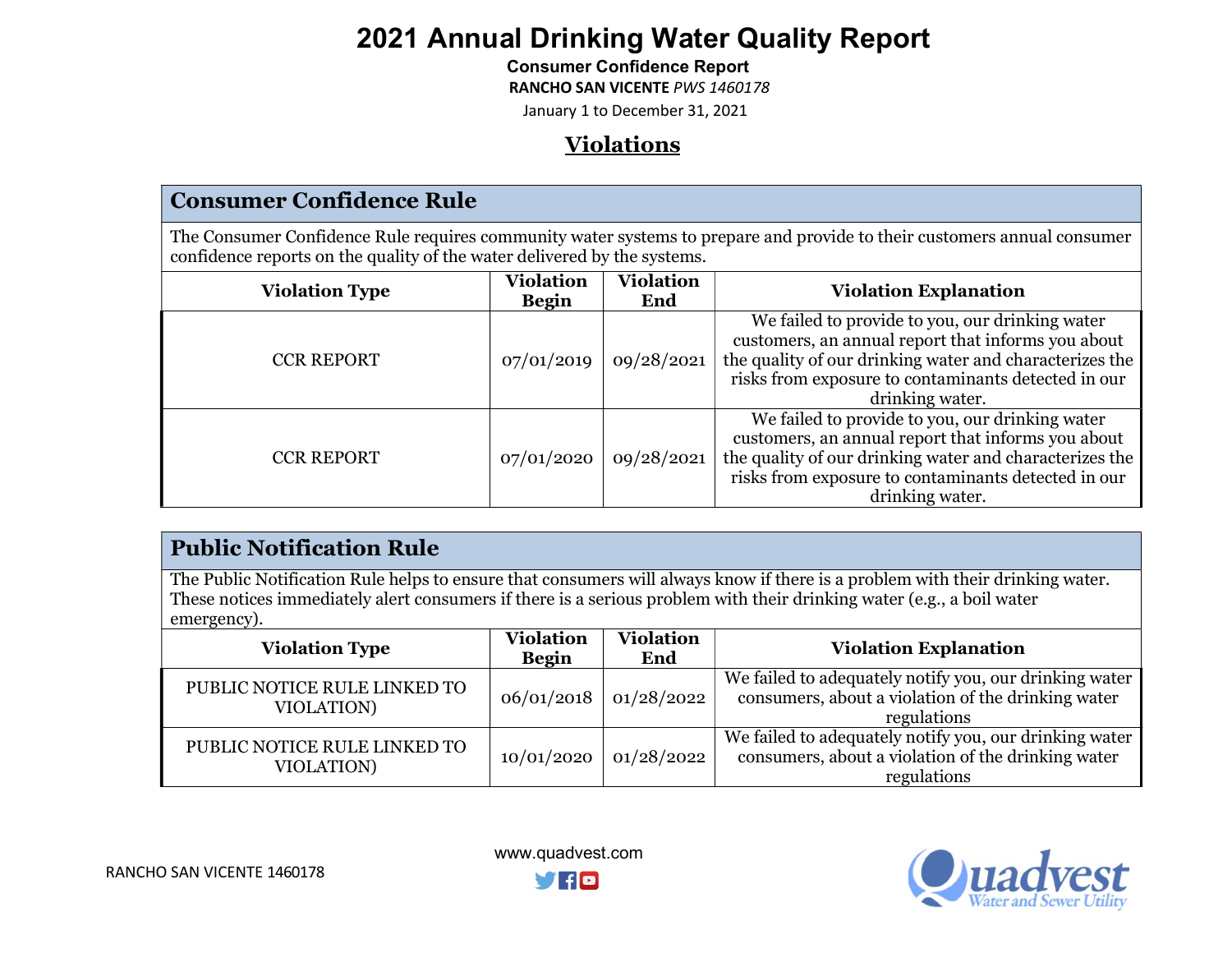Consumer Confidence Report

RANCHO SAN VICENTE

PWS# 1460178

January 1 to December 31, 2021

### ABOUT US:

The water system is owned and operated by Quadvest, 40+ year-old company specializing in the operations and maintenance of water and sewer treatment and distribution systems. If you have any questions concerning water quality or the source of your water, please call our office at (281) 356-5347.

We do not hold regularly scheduled meetings.

| <b>HEALTH NOTE</b>                                                                                                                                                                                                                                     | We do not hold regularly scheduled meetings.<br><b>DEFINITIONS/ ABBREVIATIONS</b>                                                                                                                                                                                  |
|--------------------------------------------------------------------------------------------------------------------------------------------------------------------------------------------------------------------------------------------------------|--------------------------------------------------------------------------------------------------------------------------------------------------------------------------------------------------------------------------------------------------------------------|
|                                                                                                                                                                                                                                                        |                                                                                                                                                                                                                                                                    |
| Special Notice for the ELDERLY, INFANTS, CANCER<br>PATIENTS, people with HIV/AIDS or other immune                                                                                                                                                      | <b>Action Level:</b> The concentration of contaminants which, if exceeded, triggers<br>treatment or other requirements which a water system must follow.                                                                                                           |
| problems:                                                                                                                                                                                                                                              | Action Level Goal (ALG): The level of a contaminant in drinking water below<br>which there is now known or expected risk to health. ALGs allow for a margin of                                                                                                     |
| You may be more vulnerable than the general population to<br>certain microbial contaminants, such as Cryptosporidium, in                                                                                                                               | safety.                                                                                                                                                                                                                                                            |
| drinking water. Infants, some elderly, or immunocompromised<br>persons such as those undergoing chemotherapy for cancer;                                                                                                                               | Avg: Regulatory compliance with some MCLs is based on running annual average<br>of monthly samples.                                                                                                                                                                |
| persons who have undergone organ transplants; those who<br>are undergoing treatment with steroids; and people with<br>HIV/AIDS or other immune system disorders, can be                                                                                | Maximum Contaminant Level or MCL: The highest level of a contaminant that is<br>allowed in drinking water. MCLs are set as close to the MCLGs as feasible using<br>the best available treatment technology.                                                        |
| particularly at risk from infections. You should seek advice<br>about drinking water from your physician or health care<br>providers. Additional guidelines on appropriate means to                                                                    | <b>Maximum Contaminant Level Goal or MCLG:</b> The level of a contaminant in<br>drinking water below which there is no known or expected risk to health. MCLGs<br>allow for a margin of safety.                                                                    |
| lessen the risk of infection by Cryptosporidium are available<br>from the Safe Drinking Water Hotline (800) 426-4791.<br>In order to ensure that tap water is safe to drink, EPA                                                                       | Maximum residual disinfectant level or MRDL: The highest level of a<br>disinfectant allowed in drinking water. There is convincing evidence that addition of<br>a disinfectant is necessary for control of microbial contaminants.                                 |
| prescribes regulations which limit the amount of certain<br>contaminants in water provided by public water systems. FDA<br>regulations establish limits for contaminants in bottled water<br>which must provide the same protection for public health. | Maximum residual disinfectant level goal or MRDLG: The level of a drinking<br>water disinfectant below which there is no known or expected risk to health.<br>MRDLGs do not reflect the benefits of the use of disinfectants to control microbial<br>contaminants. |
| Contaminants may be found in drinking water that may cause                                                                                                                                                                                             | Level 1 Assessment: A study to identify potential problems and determine (if<br>possible) why total coliform bacteria have been found in the water system.                                                                                                         |
| taste, color, or odor problems. These types of problems are<br>not necessarily causes for health concerns. For more<br>information on taste, odor, or color of drinking water, please                                                                  | Level 2 Assessment: A detailed study to identify potential problems and<br>determine (if possible) why an E.coli MCL violation has occurred and/or why total<br>coliform bacteria have been found in the water system on multiple occasions.                       |
| contact the system's business office.<br>If present, elevated levels of lead can cause serious health                                                                                                                                                  | MFL: million fibers per liter (a measure of asbestos)                                                                                                                                                                                                              |
| problems, especially for pregnant women and young children.                                                                                                                                                                                            | na: not applicable.                                                                                                                                                                                                                                                |
| Lead in drinking water is primarily from materials and<br>components associated with service lines and home plumbing.                                                                                                                                  | mrem: millirems per year (a measure of radiation absorbed by the body)                                                                                                                                                                                             |
| We are responsible for providing high quality drinking water,                                                                                                                                                                                          | NTU: nephelometric turbidity units (a measure of turbidity)                                                                                                                                                                                                        |
| but we cannot control the variety of materials used in plumbing<br>components. When your water has been sitting for several                                                                                                                            | pCi/L: picocuries per liter (a measure of radioactivity)                                                                                                                                                                                                           |
| hours, you can minimize the potential for lead exposure by<br>flushing your tap for 30 seconds to 2 minutes before using                                                                                                                               | ppb: micrograms per liter or parts per billion - or one ounce in 7,350,000 gallons of<br>water.                                                                                                                                                                    |
| water for drinking or cooking. If you are concerned about lead<br>in your water, you may wish to have your water tested.                                                                                                                               | ppm: milligrams per liter or parts per million - or one ounce in 7,350 gallons of<br>water.                                                                                                                                                                        |
| Information on lead in drinking water, testing methods, and                                                                                                                                                                                            | ppq: parts per quadrillion, or picograms per liter (pg/L)                                                                                                                                                                                                          |
| steps you can take to minimize exposure is available from the<br>Safe Drinking Water Hotline or at                                                                                                                                                     | ppt: parts per trillion, or nanograms per liter (ng/L)                                                                                                                                                                                                             |
| http://www.epa.gov/safewater/lead                                                                                                                                                                                                                      | Treatment Technique/TT-a specific treatment method required by the EPA to<br>control the level of contaminant in drinking water.                                                                                                                                   |

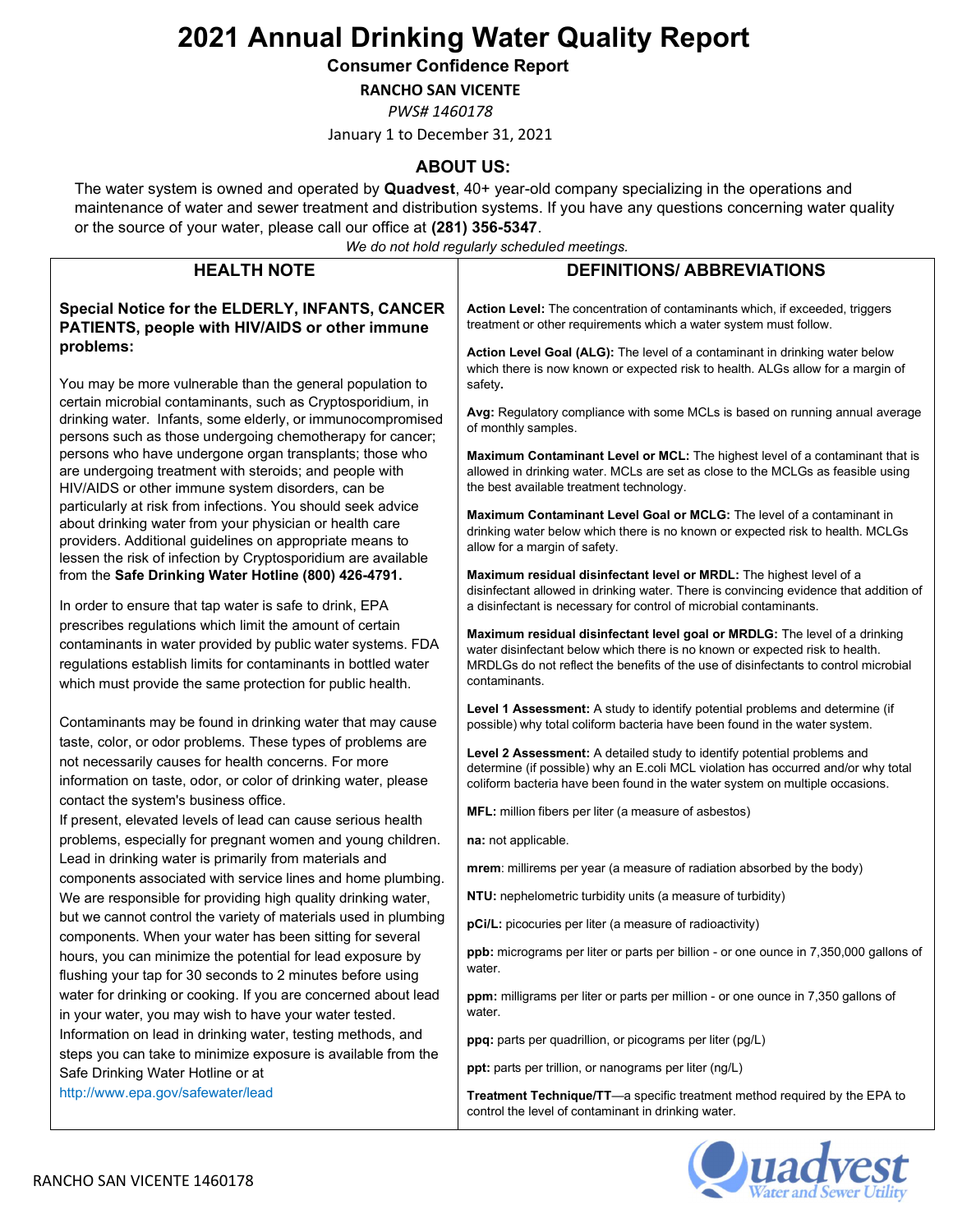Consumer Confidence Report

RANCHO SAN VICENTE

PWS# 1460178

January 1 to December 31, 2021

### Secondary Constituents

Many constituents (such as calcium, sodium or iron) which are often found in drinking water can cause taste, color, and odor problems. The taste and odor constituents are called secondary constituents and are regulated by the State of Texas, not the EPA. These constituents are not causes for health concern. Therefore, secondaries are not required to be reported in this document but they greatly affect appearance and taste of your water.

### Source of Drinking Water

The sources of drinking water (both tap water and bottled water) include rivers, lakes, streams, ponds, reservoirs, springs, and wells. As water travels over the surface of the land or through the ground, it dissolves naturally-occurring minerals and, in some cases, radioactive material, and can pick up substances resulting from the presence of animals or from human activity.

Drinking water, including bottled water, may reasonably be expected to contain at least small amounts of some contaminants. The presence of contaminants does not necessarily indicate that water poses a health risk. More information about contaminants and potential health effects can be obtained by calling the EPAs Safe Drinking Water Hotline at (800) 426-4791.

### ALL Drinking water may contain contaminants.

Contaminants that may be present in source water include: -Microbial contaminants, such as viruses and bacteria, which may come from sewage treatment plants, septic systems, agricultural livestock operations, and wildlife.

- Inorganic contaminants, such as salts and metals, which can be naturally-occurring or result from urban storm water runoff, industrial or domestic wastewater discharges, oil and gas production, mining, or farming.

-Pesticides and herbicides, which may come from a variety of sources such as agriculture, urban storm water runoff, and residential uses.

- Organic chemical contaminants, including synthetic and volatile organic chemicals, which are by-products of industrial processes and petroleum production, and can also come from gas stations, urban storm water runoff, and septic systems.

- Radioactive contaminants, which can be naturally-occurring or be the result of oil and gas production and mining activities.

#### Information about of Source Water Assessments

A Source Water Susceptibility Assessment for your drinking water source(s) is currently being updated by the Texas Commission on Environmental Quality. This information describes the susceptibility and types of constituents that may come into contact with your drinking water source based on human activities and natural conditions. The information contained in the assessment allows us to focus source water protection strategies.

#### The SWSA susceptibility ratings are divided into three divisions: "High," "Medium," and "Low."

"High" susceptibility means there are activities near the source water and the natural conditions of the aquifer or watershed make it very likely that chemical constituents may come into contact with the source water. It does not mean that there are any health risks present.

"Medium" susceptibility means there are activities near the source water and the natural conditions of the aquifer or watershed make it somewhat likely that chemical constituents may come into contact with the source water. It does not mean that there are any health risks present.

"Low" susceptibility means there are activities near the source water and the natural conditions of the aquifer or watershed make it unlikely that chemical constituents may come into contact with the source water. It does not mean that there are any health risks present.

For more information about your sources of water, please refer to the Source Water Assessment Viewer available at the following URL:

http://www.tceq.texas.gov/gis/swaview

Further details about sources and source-water assessments are available in Drinking Water Watch at the following URL: http://dww2.tceq.texas.gov/DWW/

#### RANCHO SAN VICENTE provides ground water from the Evangeline aquifer located in Liberty county.